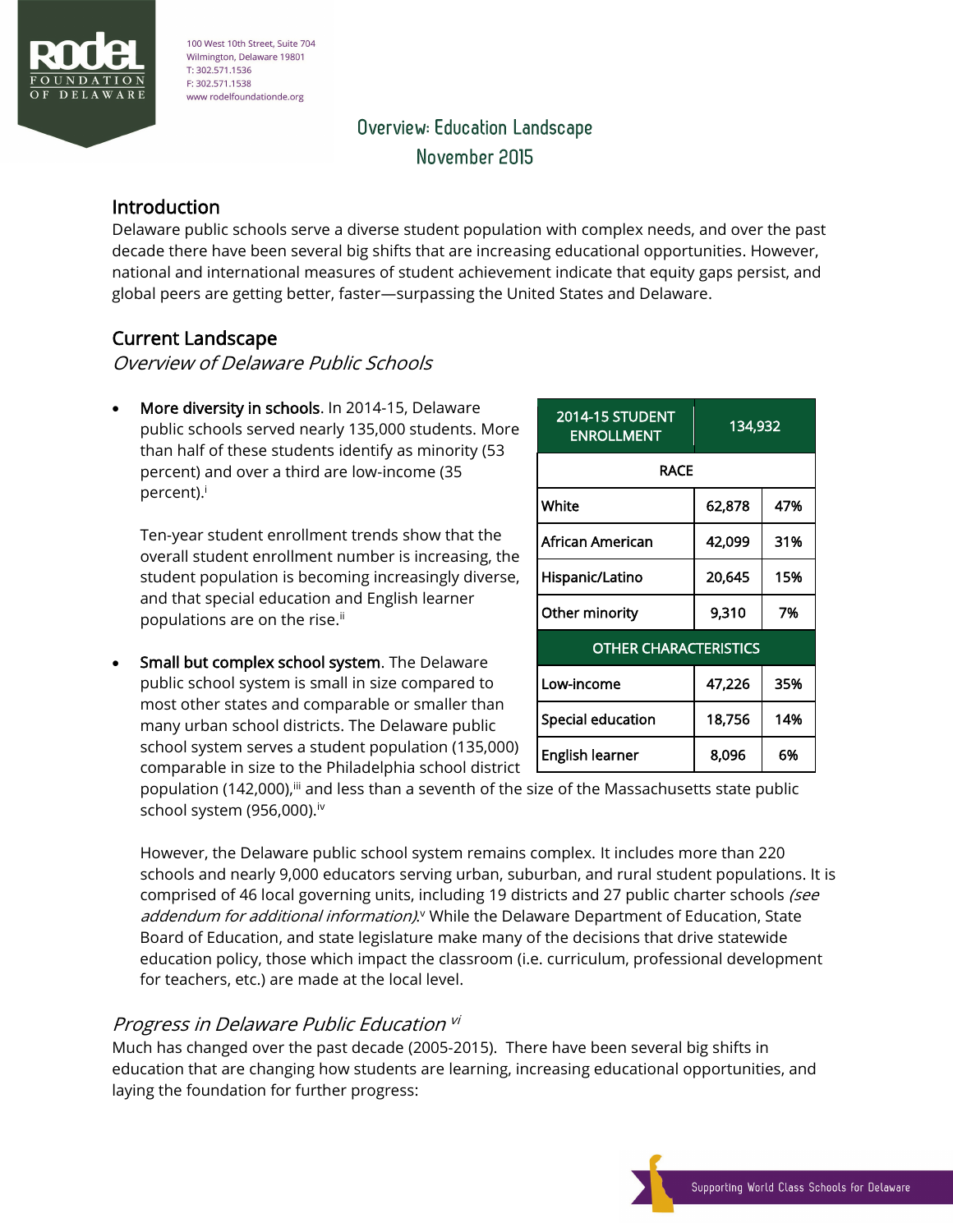| <b>Early Learning</b>                                                                                                                                                                                                                                                                                                                         |
|-----------------------------------------------------------------------------------------------------------------------------------------------------------------------------------------------------------------------------------------------------------------------------------------------------------------------------------------------|
| 73% of early learning centers participated in the Delaware Stars for Early Success, Quality<br>$\bullet$<br>Rating and Improvement System, in 2014. In 2005, Stars was just a concept.<br>100% of children participated in the fall 2015 readiness assessment for kindergartners. In<br>$\bullet$<br>2005, there was no readiness assessment. |
| $K-12$                                                                                                                                                                                                                                                                                                                                        |
| 84% of the class of 2014 graduated from high school, as compared to 80% of the class of<br>٠<br>$2011.*$                                                                                                                                                                                                                                      |
| 17% of the class of 2013 participated and passed an AP examination, as compared to 13% of<br>$\bullet$<br>the class of 2005.                                                                                                                                                                                                                  |
| Postsecondary                                                                                                                                                                                                                                                                                                                                 |
| 54% of the young adult population (ages 18-24) completed some college, or a college degree,<br>as compared to 41% in 2005.                                                                                                                                                                                                                    |
| <b>Personalized Learning</b>                                                                                                                                                                                                                                                                                                                  |
| Delaware has nationally benchmarked academic standards. In 2005, Delaware had state-<br>$\bullet$<br>specific standards, not comparable nationally.                                                                                                                                                                                           |
| Delaware is beginning to implement a mix of in-person and online "blended" learning. In<br>$\bullet$<br>2005, this was rare.                                                                                                                                                                                                                  |
| <b>Educator Support and Development</b>                                                                                                                                                                                                                                                                                                       |
| Delaware is a national leader in terms of requirements for becoming a teacher. In 2005,<br>$\bullet$<br>Delaware was average, nationally.                                                                                                                                                                                                     |
| All teachers participate in Professional Learning Communities, as compared to some<br>$\bullet$<br>teachers in 2005.                                                                                                                                                                                                                          |
| System Governance, Alignment, and Performance                                                                                                                                                                                                                                                                                                 |
| Delaware is a national leader in terms of data systems, among the top three states. In 2005,<br>$\bullet$<br>Delaware was above average.                                                                                                                                                                                                      |
| <b>Fair and Efficient Funding</b>                                                                                                                                                                                                                                                                                                             |

Limited progress has been made on funding. It is not yet fully reflective of student needs.

\*Delaware adopted a new methodology for calculating graduation rates in 2011, not directly comparable to previous years.

# How Delaware Compares

Delaware student achievement has grown at the third-fastest rate in the U.S. over the past two decades (1992-2011).<sup>vii</sup> However, equity gaps persist, and global peers are getting better, faster.

- 2011-2014 statewide assessment results show progress as more students succeed on a challenging state assessment. Statewide, approximately seven out of 10 students scored proficient or advanced on the DCAS in 2013-14, compared to six out of 10 students in 2010-11.viii
- Statewide assessment results released fall 2015 provide a new baseline for how Delaware students are performing in English language arts and mathematics. The 2015 Smarter Assessment results are the first Delaware scores available for the test, which is aligned with the Common Core—Delaware's higher academic standards. Statewide, approximately five out of 10 students are proficient in English language arts, and fewer than four out of 10 students are proficient in math.<sup>ix</sup> Equity gaps persist among low-income, minority, special education, and